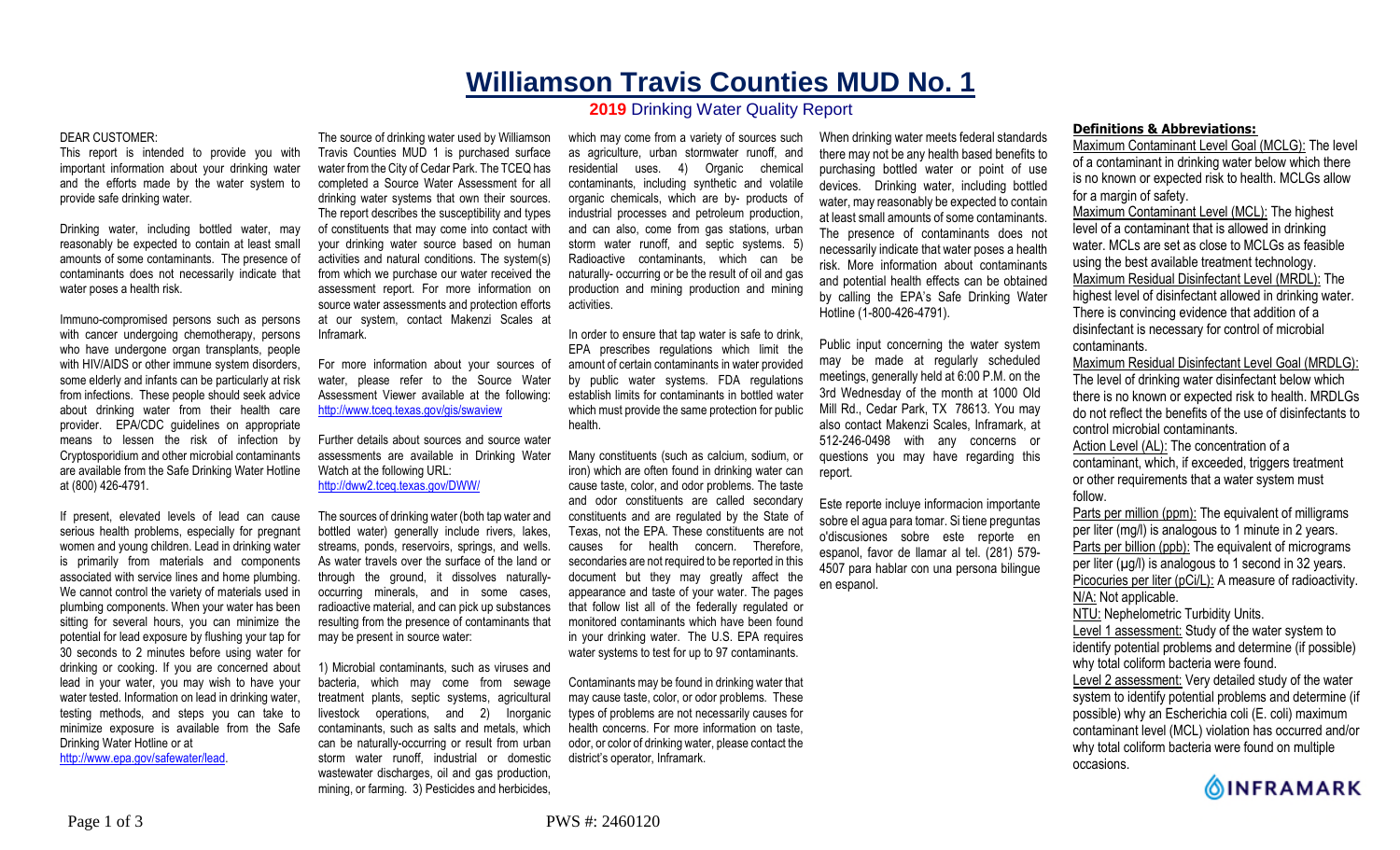| Substance                                                    | Unit<br><b>of</b><br><b>Measure</b> | Year | <b>MCL</b>                         | Average<br>Level<br><b>Detected</b> | Minimum - Maximum<br>Level<br><b>Detected</b>                   | <b>MCLG</b>  | In.<br>Compliance   | <b>Typical Sources</b>                                                                                     |  |  |  |
|--------------------------------------------------------------|-------------------------------------|------|------------------------------------|-------------------------------------|-----------------------------------------------------------------|--------------|---------------------|------------------------------------------------------------------------------------------------------------|--|--|--|
| <b>Inorganic Contaminants (Regulated at the Water Plant)</b> |                                     |      |                                    |                                     |                                                                 |              |                     |                                                                                                            |  |  |  |
| Nitrate                                                      | ppm                                 | 2019 | 10                                 | 0.52                                | $0.52 - 0.52$                                                   | 10           | <b>Yes</b>          | Runoff from fertilizer use; leaching from septic tanks, sewage; erosion of natural deposits.               |  |  |  |
| <b>Disinfectant Byproducts</b>                               |                                     |      |                                    |                                     |                                                                 |              |                     |                                                                                                            |  |  |  |
| Haloacetic Acids (HAA5)                                      | ppb                                 | 2019 | 60                                 | 27.01                               | $20.5 - 32.6$                                                   | $\mathbf 0$  | <b>Yes</b>          | By-product of drinking water disinfection.                                                                 |  |  |  |
| <b>Total Trihalomethanes</b>                                 | ppb                                 | 2019 | 80                                 | 60.89                               | $48.8 - 76.8$                                                   | $\mathbf{0}$ | <b>Yes</b>          | By-product of drinking water disinfection.                                                                 |  |  |  |
| <b>Substance</b>                                             | Unit<br><b>of</b><br><b>Measure</b> | Year | <b>MRDL</b>                        | Average<br>Level<br><b>Detected</b> | Minimum - Maximum<br>Level<br><b>Detected</b>                   | <b>MRDLG</b> | $\ln$<br>Compliance | <b>Typical Sources</b>                                                                                     |  |  |  |
| <b>Maximum Residual Disinfectant Level</b>                   |                                     |      |                                    |                                     |                                                                 |              |                     |                                                                                                            |  |  |  |
| <b>Chlorine Residual</b>                                     | ppm                                 | 2019 | 4.0                                | 2.77                                | $1.1 - 4.5$                                                     | 4.0          | Yes                 | Water additive used to control microbes.                                                                   |  |  |  |
| <b>Substance</b>                                             | Unit<br>οf<br><b>Measure</b>        | Year | 90th<br><b>Percentile</b><br>Value | <b>EPA</b><br>Action<br>Level       | <b>Number of</b><br><b>Results above</b><br><b>Action Level</b> | <b>MCLG</b>  | In<br>Compliance    | <b>Typical Sources</b>                                                                                     |  |  |  |
| <b>Lead and Copper (Regulated at Customers Tap)</b>          |                                     |      |                                    |                                     |                                                                 |              |                     |                                                                                                            |  |  |  |
| Lead                                                         | ppb                                 | 2018 | 4.26                               | 15                                  | $\mathbf 0$                                                     | 0            | <b>Yes</b>          | Corrosion of household plumbing systems; erosion of natural deposits.                                      |  |  |  |
| Copper                                                       | ppm                                 | 2018 | 0.506                              | 1.3                                 | 0                                                               | 1.3          | <b>Yes</b>          | Corrosion of household plumbing systems, erosion of natural deposits; leaching from wood<br>preservatives. |  |  |  |